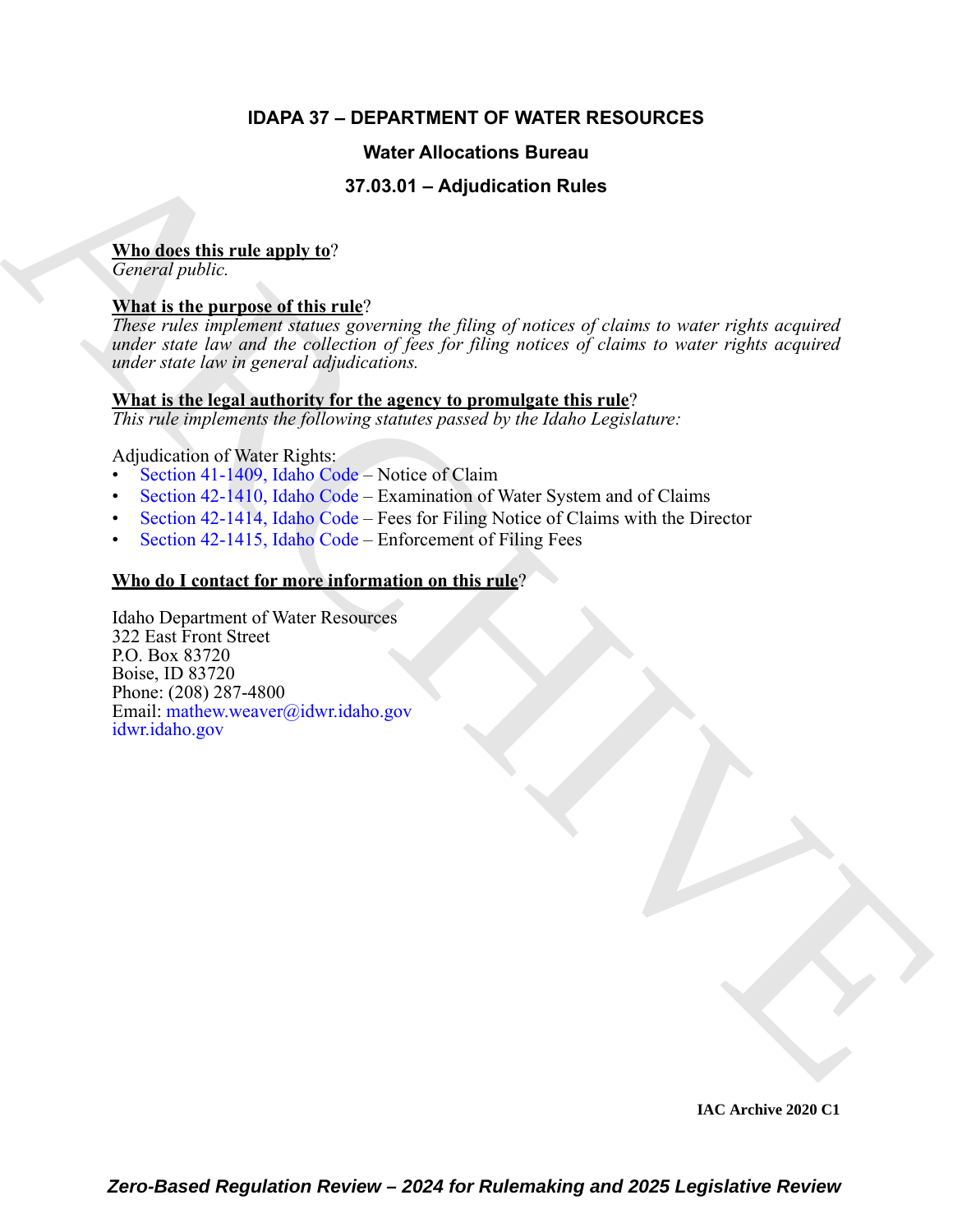# **Table of Contents**

# 37.03.01 - Adjudication Rules

| 000. Legal Authority.<br>$\begin{minipage}{0.5\textwidth} \begin{tabular}{ c c c c c } \hline \multicolumn{1}{ c }{0.5\textwidth} \begin{tabular}{ c c c } \hline \multicolumn{1}{ c }{0.5\textwidth} \begin{tabular}{ c c c } \hline \multicolumn{1}{ c }{0.5\textwidth} \begin{tabular}{ c c c } \hline \multicolumn{1}{ c }{0.5\textwidth} \begin{tabular}{ c c c } \hline \multicolumn{1}{ c }{0.5\textwidth} \begin{tabular}{ c c c } \hline \multicolumn{1}{ c $ |  |
|------------------------------------------------------------------------------------------------------------------------------------------------------------------------------------------------------------------------------------------------------------------------------------------------------------------------------------------------------------------------------------------------------------------------------------------------------------------------|--|
|                                                                                                                                                                                                                                                                                                                                                                                                                                                                        |  |
|                                                                                                                                                                                                                                                                                                                                                                                                                                                                        |  |
|                                                                                                                                                                                                                                                                                                                                                                                                                                                                        |  |
|                                                                                                                                                                                                                                                                                                                                                                                                                                                                        |  |
|                                                                                                                                                                                                                                                                                                                                                                                                                                                                        |  |
|                                                                                                                                                                                                                                                                                                                                                                                                                                                                        |  |
|                                                                                                                                                                                                                                                                                                                                                                                                                                                                        |  |
|                                                                                                                                                                                                                                                                                                                                                                                                                                                                        |  |
|                                                                                                                                                                                                                                                                                                                                                                                                                                                                        |  |
|                                                                                                                                                                                                                                                                                                                                                                                                                                                                        |  |
|                                                                                                                                                                                                                                                                                                                                                                                                                                                                        |  |
|                                                                                                                                                                                                                                                                                                                                                                                                                                                                        |  |
|                                                                                                                                                                                                                                                                                                                                                                                                                                                                        |  |
|                                                                                                                                                                                                                                                                                                                                                                                                                                                                        |  |
|                                                                                                                                                                                                                                                                                                                                                                                                                                                                        |  |
|                                                                                                                                                                                                                                                                                                                                                                                                                                                                        |  |
|                                                                                                                                                                                                                                                                                                                                                                                                                                                                        |  |
|                                                                                                                                                                                                                                                                                                                                                                                                                                                                        |  |
|                                                                                                                                                                                                                                                                                                                                                                                                                                                                        |  |
|                                                                                                                                                                                                                                                                                                                                                                                                                                                                        |  |
|                                                                                                                                                                                                                                                                                                                                                                                                                                                                        |  |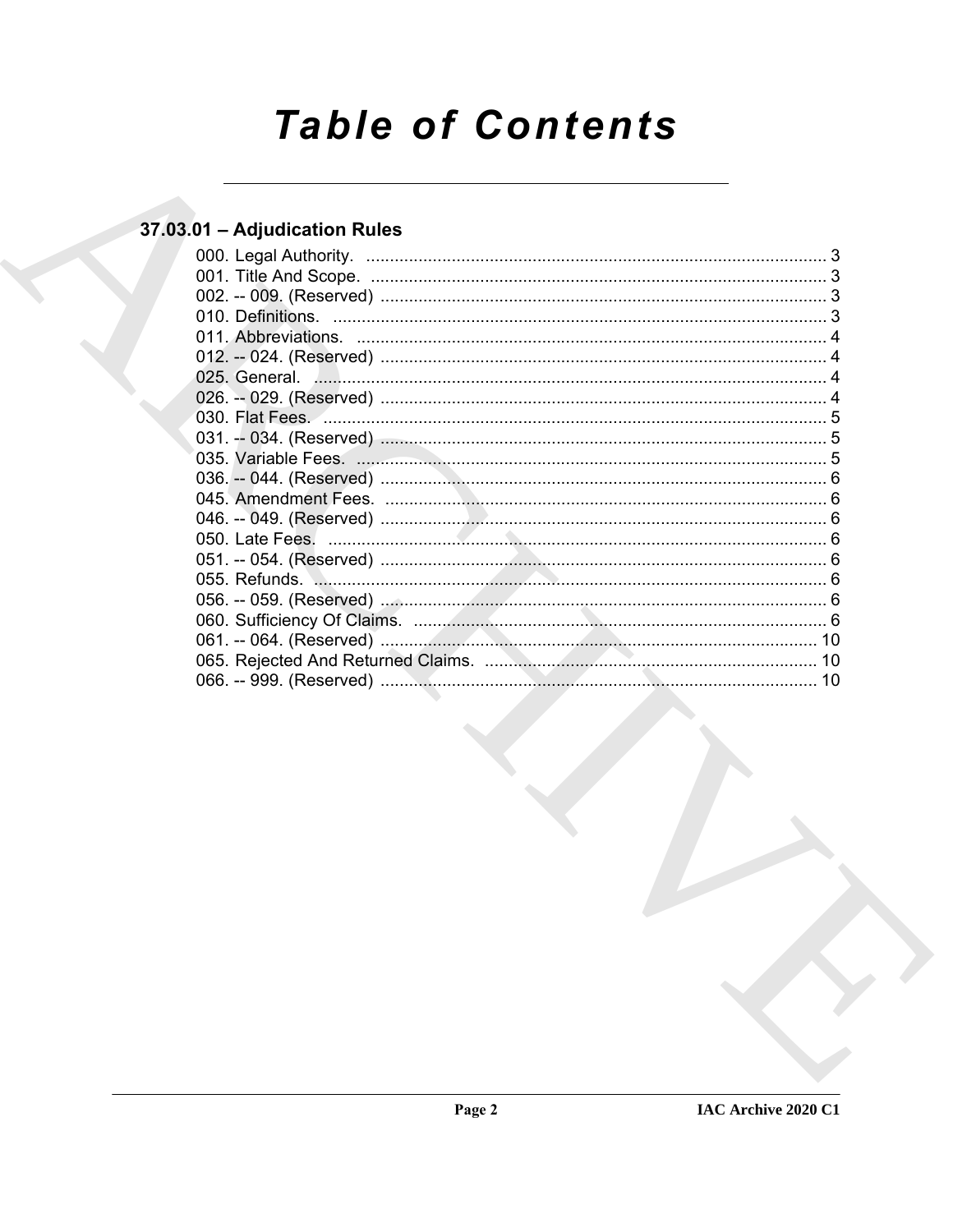#### **37.03.01 – ADJUDICATION RULES**

<span id="page-2-22"></span><span id="page-2-1"></span><span id="page-2-0"></span>**000. LEGAL AUTHORITY.**

#### These rules are adopted under the legal authorities of Section 42-1414, and 42-1805(8), Idaho Code. (3-20-20)T

#### <span id="page-2-2"></span>**001. TITLE AND SCOPE.**

<span id="page-2-23"></span>**01.** Title. These rules are titled IDAPA 37.03.01, "Adjudication Rules." (3-20-20)T

Thus, Andre subspirate the logaritosis of Society 42-414 and 42-18028), John Cock (62-42-2017)<br>
01. The Archives where refers the Archives Cock (62-42-2017)<br>
(a) The Archives where refers the subspace of the Society Colum **02. Scope**. These rules implement statutes governing the filing of notices of claims to water rights acquired under state law and the collection of fees for filing notices of claims to water rights acquired under state law<br>in general adjudications, as provided in Sections 41-1409, 42-1414 and 42-1415, Idaho Code. (3-20-20 in general adjudications, as provided in Sections  $41-1409$ ,  $42-1414$  and  $42-1415$ , Idaho Code.

<span id="page-2-3"></span>**002. -- 009. (RESERVED)**

<span id="page-2-5"></span><span id="page-2-4"></span>**010. DEFINITIONS.**

<span id="page-2-6"></span>**01.** Amendment Fee. The additional fee payable at the time of filing an amendment to a claim, as in Section 42-1414(2). Idaho Code. (3-20-20) provided in Section  $42-1414(2)$ , Idaho Code.

<span id="page-2-7"></span>**02.** Aquaculture. The use of water for propagation of fish, shell fish, and any other animal or plant naturally occurring in an underwater environment. (3-20-20)<sup>T</sup> product naturally occurring in an underwater environment.

<span id="page-2-8"></span>**03. Aquaculture Fee**. The variable fee payable for aquaculture use, as provided in Section 42- 1414(1)(b)(iii), Idaho Code, which shall be calculated for each cfs and fraction thereof to the nearest dollar.

 $(3-20-20)T$ 

**04. Claim**. A notice of claim to a water right acquired under state law, as provided in Section 42- 1409(4), Idaho Code. (3-20-20)T

<span id="page-2-10"></span><span id="page-2-9"></span>**05. Department**. The Idaho Department of Water Resources. (3-20-20)T

<span id="page-2-11"></span>**06. Director**. The Director of the Idaho Department of Water Resources. (3-20-20)T

<span id="page-2-12"></span>**07. Domestic Use**. Domestic use as defined in Section 42-1401A(4), Idaho Code. (3-20-20)T

<span id="page-2-15"></span><span id="page-2-14"></span><span id="page-2-13"></span>**08.** Flat Fee. The per claim fee for filing claims, as provided in Section 42-1414(1)(a), Idaho Code.  $(3-20-20)T$ 

**09. Late Fee**. The additional fee payable for the filing of late claims, as provided in Section 42- 1414(3), Idaho Code. (3-20-20)T

**10. Per Acre Fee**. The variable fee for irrigation use, as provided in Section 42-1414(1)(b)(i), Idaho Code, which shall be calculated for each acre and fraction thereof rounded to the next whole acre. (3-20-20)T

<span id="page-2-16"></span>**11. Per Cfs Fee**. The variable fee payable for other uses, as provided in Section 42-1414(1)(b)(iii), (iv) and (v), Idaho Code, which shall be calculated for each cfs and fraction thereof to the nearest dollar. (3-20-20)T

<span id="page-2-17"></span>**12. Per Kilowatt Fee**. The variable fee payable for power generation use, as provided in Section 42- 1414(1)(b)(ii), Idaho Code, which shall be calculated for each kilowatt and fraction thereof. (3-20-20)T

**13. State Law Claim Form**. The department's form entitled "Notice of Claim to a Water Right Acquired Under State Law as provided in Section 42-1409(4), Idaho Code. (3-20-20)T

<span id="page-2-21"></span><span id="page-2-20"></span><span id="page-2-19"></span><span id="page-2-18"></span>**14. Stock Watering Use**. Stock watering use as defined in Section 42-1401A(11), Idaho Code.  $(3-20-20)T$ 

**15. Total Fee**. The fee payable for filing a claim, which consists of the flat fee plus any applicable variable fee and late fee. (3-20-20)T

**16. Variable Fee**. The fee payable for filing claims in addition to the flat fee, as provided in Section 42- 1414(1)(b), Idaho Code. (3-20-20)T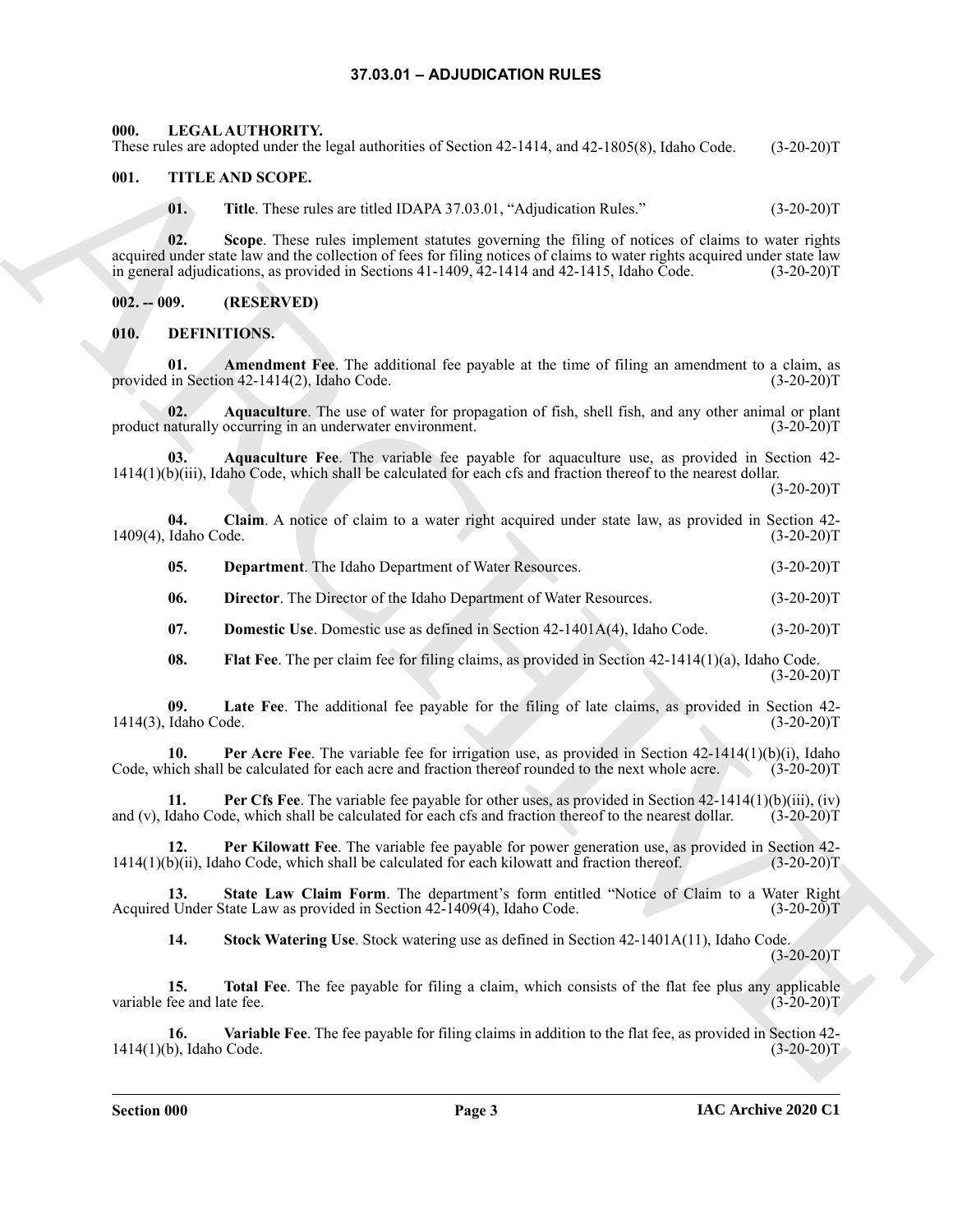#### <span id="page-3-5"></span><span id="page-3-4"></span><span id="page-3-0"></span>**011. ABBREVIATIONS.**

|                                         | <b>Department of Water Resources</b>                                                                                                                                                                                                                                                                                                                                                                                                                                                                                                                                                                                                               | <b>Adjudication Rules</b> |
|-----------------------------------------|----------------------------------------------------------------------------------------------------------------------------------------------------------------------------------------------------------------------------------------------------------------------------------------------------------------------------------------------------------------------------------------------------------------------------------------------------------------------------------------------------------------------------------------------------------------------------------------------------------------------------------------------------|---------------------------|
| 17.                                     | Water Delivery System. All structures and equipment used for diversion, storage, transportation,<br>and use of water from the water source to and including each place of use.                                                                                                                                                                                                                                                                                                                                                                                                                                                                     | $(3-20-20)T$              |
| 18.<br>the water delivery organization. | Water Delivery Organization. An irrigation district, a water utility, a municipality, or any similar<br>claimant of a water right who diverts water pursuant to the water right claimed and delivers the water to others who<br>make beneficial use of the water diverted by the water delivery organization pursuant to the water right claimed by                                                                                                                                                                                                                                                                                                | $(3-20-20)T$              |
| 011.                                    | <b>ABBREVIATIONS.</b>                                                                                                                                                                                                                                                                                                                                                                                                                                                                                                                                                                                                                              |                           |
| 01.                                     | AF. An acre foot (feet).                                                                                                                                                                                                                                                                                                                                                                                                                                                                                                                                                                                                                           | $(3-20-20)T$              |
| 02.                                     | CFS. Cubic foot (feet) per second.                                                                                                                                                                                                                                                                                                                                                                                                                                                                                                                                                                                                                 | $(3-20-20)T$              |
| 03.                                     | NA. Not applicable.                                                                                                                                                                                                                                                                                                                                                                                                                                                                                                                                                                                                                                | $(3-20-20)T$              |
| 04.                                     | <b>PIN</b> . Parcel identification number.                                                                                                                                                                                                                                                                                                                                                                                                                                                                                                                                                                                                         | $(3-20-20)T$              |
| $012. - 024.$                           | (RESERVED)                                                                                                                                                                                                                                                                                                                                                                                                                                                                                                                                                                                                                                         |                           |
| <b>GENERAL.</b><br>025.                 |                                                                                                                                                                                                                                                                                                                                                                                                                                                                                                                                                                                                                                                    |                           |
| 01.<br>statute and these rules.         | Requirement to Pay. All persons filing claims to water rights acquired under state law or<br>amendments to claims to water rights acquired under state law shall be required to pay filing fees as set forth by                                                                                                                                                                                                                                                                                                                                                                                                                                    | $(3-20-20)T$              |
| 02.                                     | Method of Payment. Fees shall be paid in legal tender of the United States; or by money order,<br>certified check, cashier's check, personal check, or by electronic payment on-line payable to the department in legal<br>tender of the United States. Two-party checks will not be accepted.                                                                                                                                                                                                                                                                                                                                                     | $(3-20-20)T$              |
| 03.                                     | Personal Check. If a personal check in payment of a flat fee, a variable fee, or a late fee, is<br>returned unpaid to the department or the debit or credit card payment is rejected by the financial institution, the<br>claims covered by the returned check or the rejected debit or credit card will be rejected and returned to the claimant.<br>If a personal check in payment of an amendment fee is returned unpaid to the department or the debit or credit card<br>payment is rejected by the financial institution, the amended claim will be rejected and returned to the claimant, but<br>the original claim will still be in effect. | $(3-20-20)T$              |
| 04.                                     | Time of Payment. Flat fees and variable fees shall be payable to the department at the time of<br>filing a claim. Amendment fees shall be payable to the department at the time of filing the amended claim. Late fees<br>shall be payable at the time of filing the late claim.                                                                                                                                                                                                                                                                                                                                                                   | $(3-20-20)T$              |
| 05.<br>provided in Subsection 025.03.   | Government Voucher. Fees payable by government agencies (other than agencies of foreign<br>governments) may be paid when due by government voucher. If full payment of the voucher is not received within<br>forty-five (45) days of the date the voucher is received, the unpaid voucher will be treated as a returned check as                                                                                                                                                                                                                                                                                                                   | $(3-20-20)T$              |
| 06.<br>to the claimant.                 | Rejection of Claim. Claims submitted without the correct filing fee shall be rejected and returned                                                                                                                                                                                                                                                                                                                                                                                                                                                                                                                                                 | $(3-20-20)T$              |
| 07.                                     | Fire-Fighting. A claim is not required to be filed for water used solely to extinguish an existing fire<br>on private or public lands, structures, or equipment, or to prevent an existing fire from spreading to private or public<br>lands, structures, or equipment endangered by an existing fire pursuant to Section 42-201(3), Idaho Code. A claim is<br>required for the use of water for domestic purposes in regularly maintained firefighting stations and for the storage of                                                                                                                                                            |                           |
| water for fighting future fires.        |                                                                                                                                                                                                                                                                                                                                                                                                                                                                                                                                                                                                                                                    | $(3-20-20)T$              |

#### <span id="page-3-13"></span><span id="page-3-12"></span><span id="page-3-11"></span><span id="page-3-10"></span><span id="page-3-9"></span><span id="page-3-8"></span><span id="page-3-7"></span><span id="page-3-6"></span><span id="page-3-3"></span><span id="page-3-2"></span><span id="page-3-1"></span>**025. GENERAL.**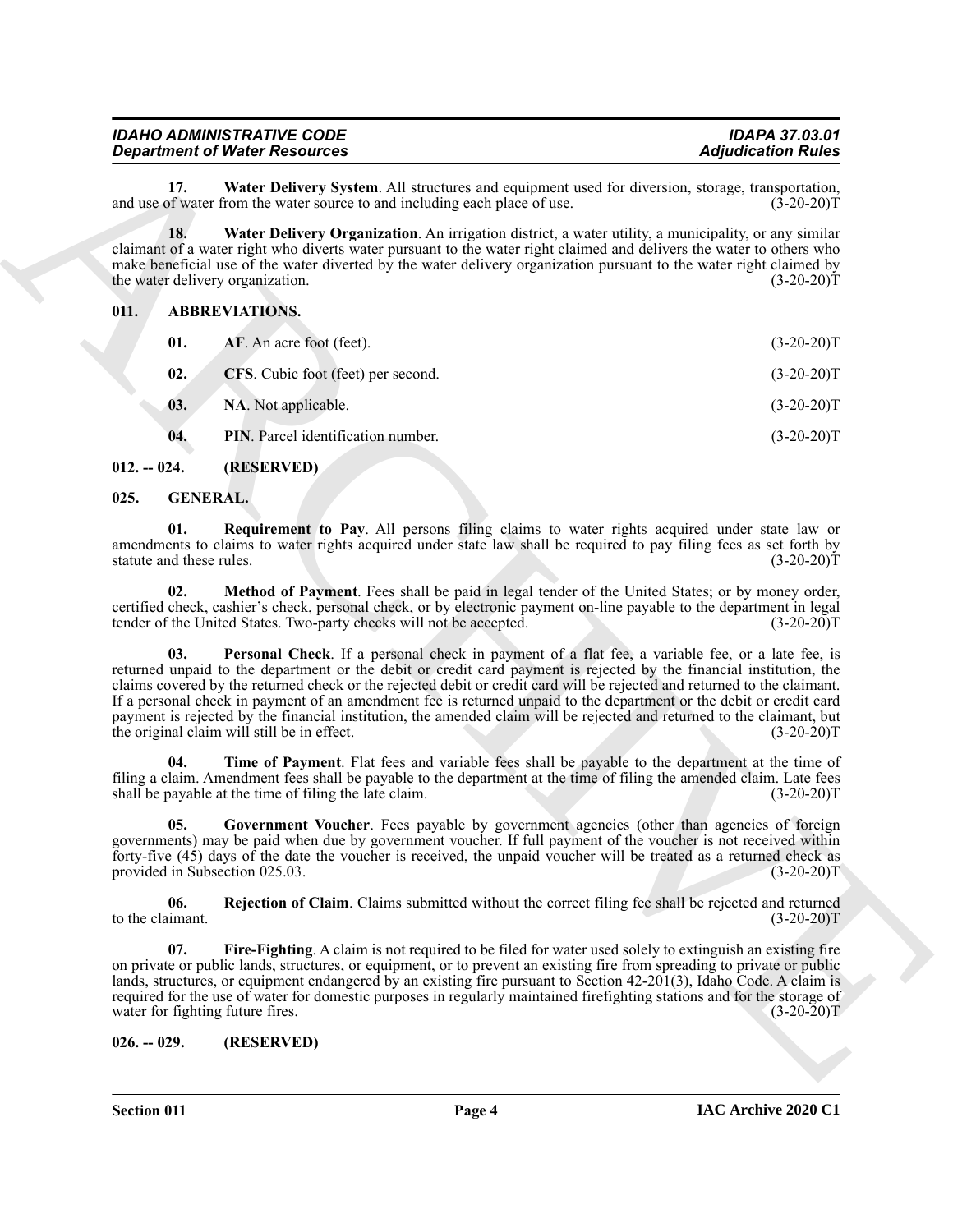<span id="page-4-5"></span><span id="page-4-3"></span><span id="page-4-0"></span>**01. Small Domestic and Stock Water**. A flat fee of twenty-five dollars (\$25) shall be payable for each claim for domestic use and/or stock watering use meeting the definition of domestic use and/or stock watering use in Rule 010.  $(3-20-20)T$ 

<span id="page-4-4"></span>**02. Other Claims**. A flat fee of fifty dollars (\$50) shall be payable for each claim that does not meet is of Subsection 030.01. (3-20-20) the criteria of Subsection 030.01.

<span id="page-4-1"></span>**031. -- 034. (RESERVED)**

#### <span id="page-4-6"></span><span id="page-4-2"></span>**035. VARIABLE FEES.**

**01. General**. For each claim not meeting the criteria of Subsection 030.01, there may be a variable fee in addition to the flat fee. (3-20-20)T

<span id="page-4-8"></span><span id="page-4-7"></span>**02. Per Acre Fee**. (3-20-20)T

**a.** A fee of one dollar (\$1.00) per acre shall be required for claims for irrigation use. (3-20-20)T

**b.** The per acre fee shall only be charged once against a particular acre, regardless of the number of claims filed for the irrigation of that acre or the number of claimants filing claims for the irrigation of that acre.  $(3-20-20)T$ 

**c.** The per acre fee shall be payable by the first person to file a claim for the irrigation of a particular (3-20-20) acre.  $(3-20-20)T$ 

**Equivariant of Water Resources Adjusted Entity Constitute Controller (Associated Adjusted Entity Constitute Constitute Constitute Constitute Constitute Constitute Constitute Constitute Constitute Constitute Constitute d.** The per acre fee for an irrigation project where the canals constructed cover an area of twenty-five thousand (25,000) acres or more, or irrigation districts organized and existing as such under the laws of the state of Idaho, or for beneficial use by more than five (5) water users in an area of less than twenty-five thousand (25,000) acres shall be determined based upon the acreage claimed to be irrigated by the project or irrigation district within the boundaries of the project or irrigation district. (3-20-20) boundaries of the project or irrigation district.

#### <span id="page-4-10"></span>**03. Per Kilowatt Fee**. (3-20-20)T

**a.** A per kilowatt of capacity (manufacturer's nameplate rating) fee of three dollars and fifty cents (\$3.50) per kilowatt, or two hundred fifty thousand dollars (\$250,000.00), whichever is less, shall be required for claims for power use. (3-20-20)T

**b.** The per kilowatt fee shall be determined based upon the total generating capacity of all generators the water right claimed is used. (3-20-20) in which the water right claimed is used.

The total per kilowatt fee for all claims filed for a single hydropower facility shall not exceed the or the total generating capacity of all generators in the hydropower facility. (3-20-20)<sup>T</sup> per kilowatt fee for the total generating capacity of all generators in the hydropower facility.

#### <span id="page-4-9"></span>**04. Per CFS Fee**. (3-20-20)T

**a.** A fee of ten dollars (\$10) per cfs for aquaculture shall be required. A fee of one hundred dollars  $(100)$  per cfs for all other uses shall be required except for irrigation, power, and domestic and stock watering uses meeting the definition of domestic and stock watering use in Section 010.  $(3-20-20)$ meeting the definition of domestic and stock watering use in Section  $\overline{010}$ .

For a claim to water for more than one (1) public purpose, the per cfs fee shall only be charged once per cfs claimed. Public purposes shall include public in-stream flows, lake level maintenance, wildlife, aesthetic beauty, and recreation. (3-20-20)T

**c.** If there is a seasonal variation in the number of cfs claimed, the per cfs fee shall be based upon the maximum number of cfs claimed for any period during a single calendar year. (3-20-20)T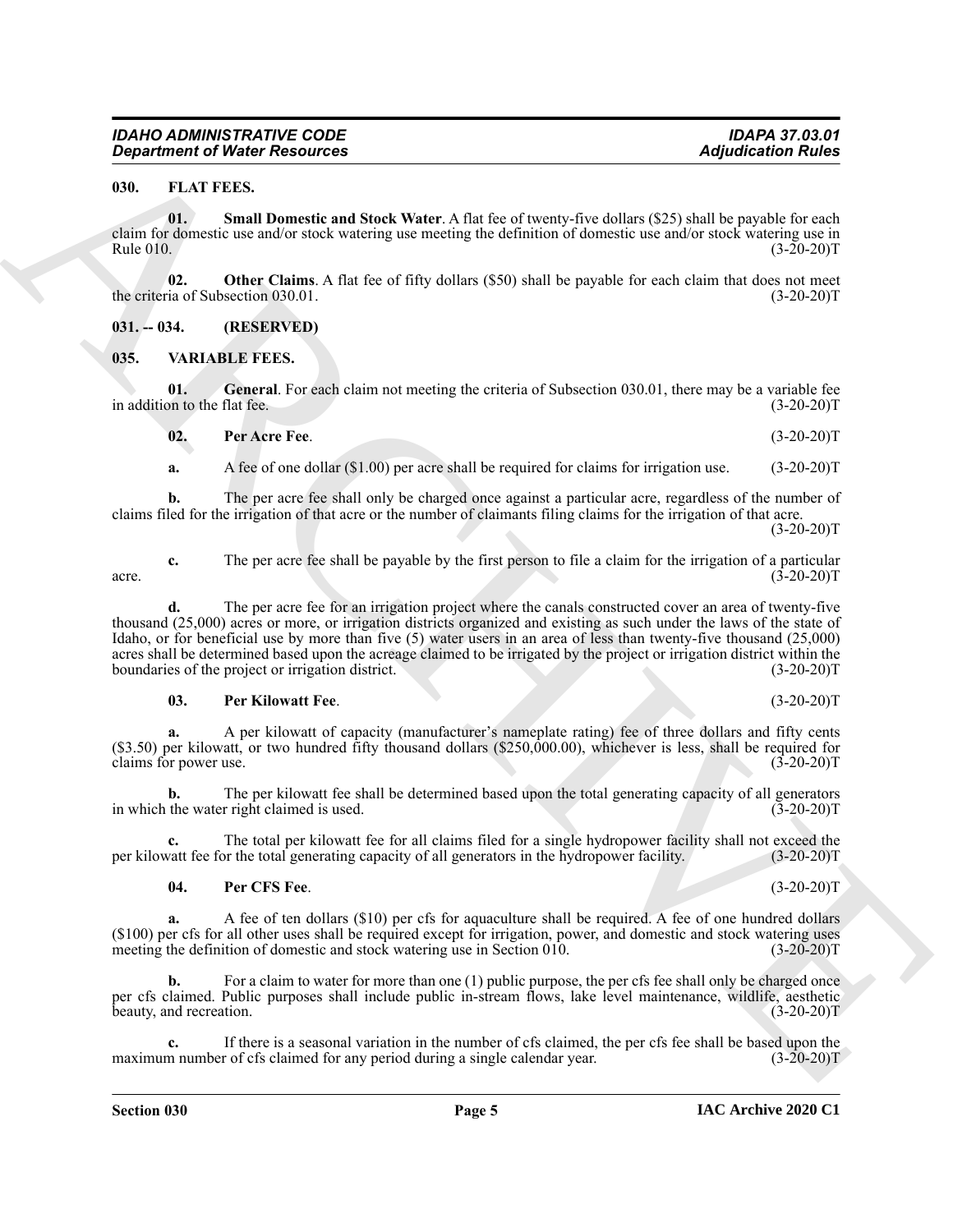**d.** The per cfs fee shall apply to claims for water quality improvement, recreation, aesthetic purposes, and any other purpose not expressly listed at Section 42-1414(1), Idaho Code, except as otherwise provided by these<br>(3-20-20)  $r_{\text{rules}}$  (3-20-20)T

#### <span id="page-5-15"></span>**05. Claims Including Storage**. (3-20-20)T

**a.** The variable fee for a claim that includes storage shall be based upon the ultimate use of the water stored. If the claim states purposes other than diversion to storage, storage, and diversion from storage, the total variable fee will be determined as provided in Subsection 035.06. (3-20-20) (3-20-20) T

**b.** No variable fee shall be payable for water claimed for ground water recharge purposes.  $(3-20-20)T$ 

**c.** For purposes of determining the per cfs fee for amounts of water claimed in af, one (1) cfs equals ninety-eight one-hundreths (1.98) af per day of diversion to storage. (3-20-20)T one and ninety-eight one-hundreths  $(1.98)$  af per day of diversion to storage.

<span id="page-5-17"></span><span id="page-5-16"></span>**d.** No variable fee shall be payable for minimum by-pass flows. (3-20-20)T

**06. Multiple Purpose Claims**. If a claimant claims more than one (1) purpose of use on a single claim, ble fee will be the total of the variable fees pavable for each purpose of use. (3-20-20) the variable fee will be the total of the variable fees payable for each purpose of use.

**07. Exceptions**. No variable fee shall be payable for claims or portions of claims for fire-fighting purposes if a claim is required under Subsection 025.07 or for domestic use and/or stock watering use meeting the definitions of domestic use and stock watering use in Section 010. (3-20-20)T

#### <span id="page-5-0"></span>**036. -- 044. (RESERVED)**

#### <span id="page-5-8"></span><span id="page-5-1"></span>**045. AMENDMENT FEES.**

**Constrained of Nicity Resolution**<br>  $\frac{d\phi}{dx} = \frac{d\phi}{dx}$  The per to the initial angle to chain for same pairs) intervention, a spin-of-constraint angle ship is the same pairs of the same pairs of the same pairs of the sa When a claimant files an amendment to a claim, the total fee shall be recalculated as if the amended claim were the original claim. If the total fee as recalculated is greater than the total fee paid at the time the claim was filed, the amendment fee shall be the difference between the two (2) amounts. No refund shall be made if the total fee as recalculated is less than the total fee paid at the time the claim was filed. (3-20-20)T

#### <span id="page-5-2"></span>**046. -- 049. (RESERVED)**

#### <span id="page-5-9"></span><span id="page-5-3"></span>**050. LATE FEES.**

**01. Late Fee Payable**. A late fee shall be payable when a claim is filed after the date set forth in the first commencement notice mailed to the claimant or the claimant's predecessor in interest pursuant to Sections 42- 1414(3), Idaho Code.

<span id="page-5-12"></span><span id="page-5-11"></span><span id="page-5-10"></span>**02. Waiver**. The late fee may be waived by the director for good cause shown. (3-20-20)T

#### <span id="page-5-4"></span>**051. -- 054. (RESERVED)**

#### <span id="page-5-5"></span>**055. REFUNDS.**

Fees shall not be refunded or returned except where the fee was miscalculated at the time the claim was filed or as expressly provided in these rules. (3-20-20)T

<span id="page-5-6"></span>**056. -- 059. (RESERVED)**

#### <span id="page-5-13"></span><span id="page-5-7"></span>**060. SUFFICIENCY OF CLAIMS.**

<span id="page-5-14"></span>**01. Single Claim**. Except for claims based on both state law and federal law, a single claim may describe only one (1) water right. A claim that describes more than one (1) water right will be rejected and returned<br>along with any fees paid, and must be refiled as multiple claims. (3-20-20) along with any fees paid, and must be refiled as multiple claims.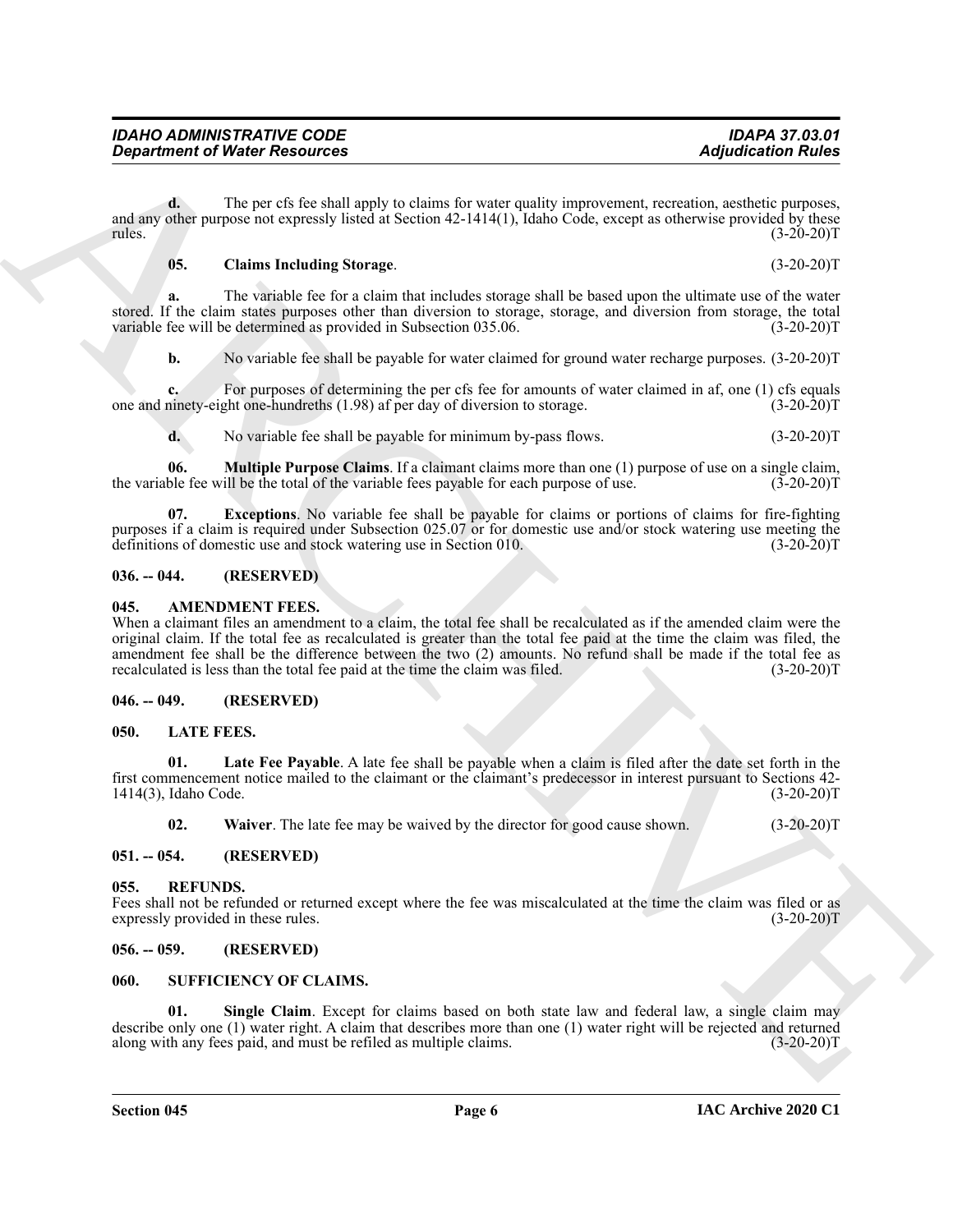| <b>IDAHO ADMINISTRATIVE CODE</b>     |  |
|--------------------------------------|--|
| <b>Department of Water Resources</b> |  |

<span id="page-6-0"></span>**02.** State Law Claim Form -- Minimum Requirements. Claims filed on the state law claim form tain the following information: (3-20-20) shall contain the following information:

**a.** Name, Address and Phone Number of Claimant. The name, address, and phone number of the claimant and all co-claimants claiming the water right jointly with the claimant shall be listed at item one (1) of the form.  $(3-20-20)T$ 

**b.** Date of Priority. The date of priority shall be listed at item two (2) of the form, and shall include month, day and year. Only one (1) priority may be stated unless the claim is based upon both state and federal law as provided in Subsection 060.01. If more than one (1) priority date is stated, the claim will be rejected and returned along with any fees paid, and must be refiled as multiple claims. (3-20-20) along with any fees paid, and must be refiled as multiple claims.

i. Within thirty (30) days, unless an extension by the director or his designee is approved, the claimant shall provide evidence of the priority date to support the water right claimed. If the claimant fails to provide evidence of priority, the form may be rejected and returned with no refund of the fees paid. (3-20-20)T

**c.** Source of Water Supply. The source of water supply shall be stated at item three (3) of the form.  $(3-20-20)T$ 

i. For surface water sources, the source of water shall be identified by the official name listed on the U.S. Geological Survey Quadrangle map. If no official name has been given, the name in local common usage should be listed. If there is no official or common name, the source should be described as "unnamed stream" or "spring." The first named downstream water source to which the source is tributary shall also be listed. For ground water sources, the source shall be listed as "ground water." (3-20-20)T

**Equire of Weine Resources on This may be consistent to the control of the state of the state of the control of the state of the state of the state of the state of the state of the state of the state of the state of the s** ii. Only one (1) source shall be listed unless the claim is for a single water delivery system that has more than one (1) source, or the claim is for a single licensed or decreed right that covers more than one (1) water delivery system. If more than one (1) source is listed and the claim is not for a single water delivery system that has more than one (1) source, and the claim is not for a single licensed or decreed water right that covers more than one (1) water delivery system, the claim will be rejected and returned along with any fees paid, and must be refiled as multiple claims.

**d.** Location of Point of Diversion. For claims other than in-stream flows, the location of the point(s) of diversion shall be listed at item four (4) part (a) of the form. For claims to in-stream flows, the beginning and ending points of the claimed in-stream flow shall be listed at item four (4) part (b) of the form. (3-20-20) points of the claimed in-stream flow shall be listed at item four  $(4)$  part  $(b)$  of the form.

i. The location of the point of diversion shall be described to nearest forty (40) acre tract (quarterquarter section) or government lot number, and shall include township number (including north or south designations), range number (including east or west designations), section number, and county. (3-20-20)T

ii. The claimant shall also list the Parcel Number or Parcel Identification Number (PIN) as assigned by the county assessor's office for the parcel where the water is diverted unless no Parcel Number or PIN is recorded for the property at the point of diversion. (3-20-20)T

iii. If the point of diversion is located in a platted subdivision, a plat of which has been recorded in the county recorder's office for the county in which the subdivision is located, the claimant shall also list the subdivision name, block number and lot number in item thirteen (13) of the form (remarks section). (3-20-20)T

iv. A claim to a water right that includes storage shall state the point at which water is impounded (applicable only to on-stream reservoirs) or the point at which water is diverted to storage (applicable only to offstream reservoirs), the point at which water is released from storage into a natural stream channel (applicable only where a natural stream channel is used to convey stored water), and the point at which water is rediverted (applicable only where a natural channel is used to convey stored water). (3-20-20)T

v. Only one (1) point of diversion shall be listed unless the claim is for a single water delivery system that has more than one (1) point of diversion, or the claim is for a single licensed or decreed water right that covers more than one (1) water delivery system. If more than one (1) point of diversion is listed and the claim is not for a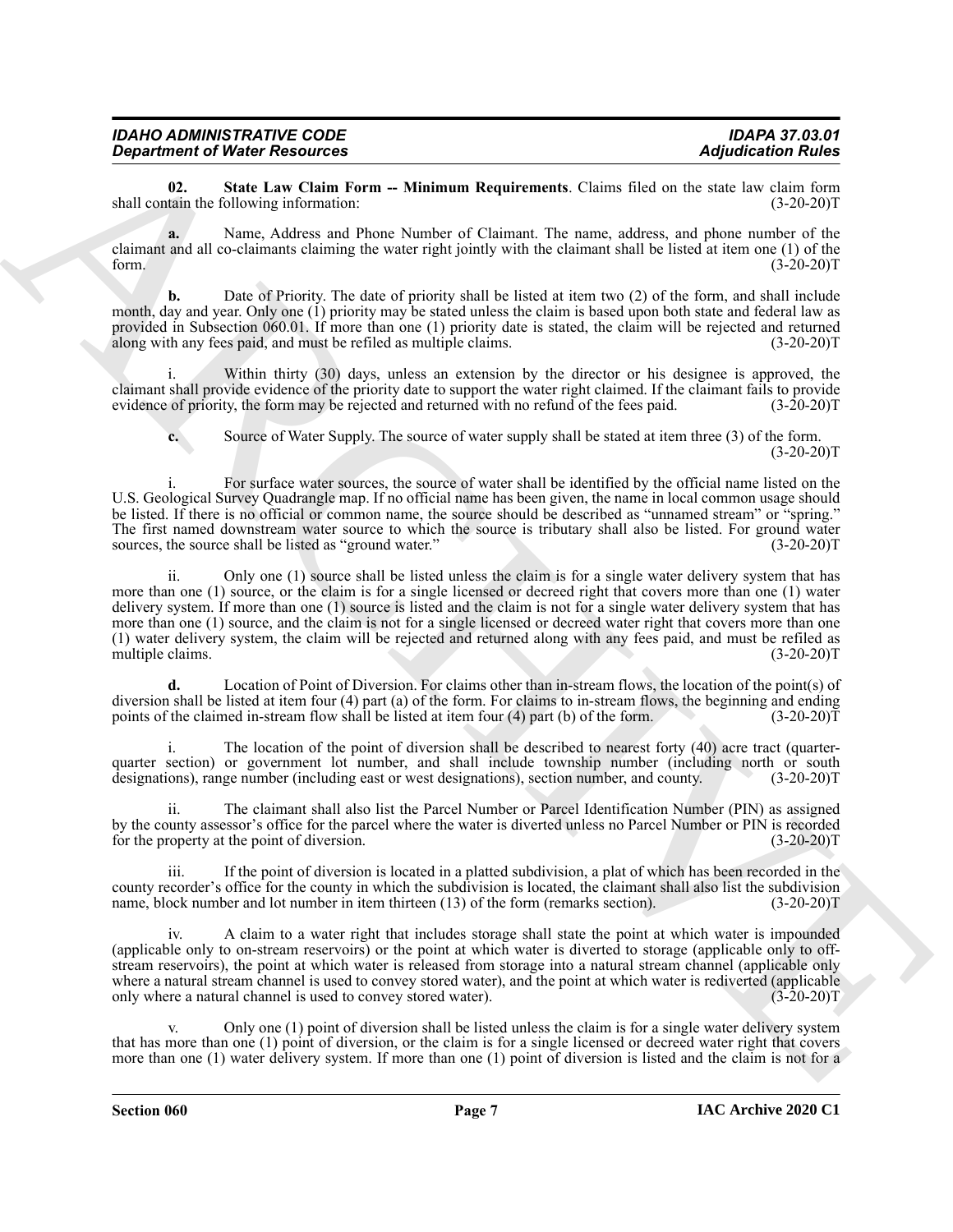| <b>IDAHO ADMINISTRATIVE CODE</b>     | <b>IDAPA 37.03.01</b>     |
|--------------------------------------|---------------------------|
| <b>Department of Water Resources</b> | <b>Adjudication Rules</b> |

single water delivery system that has more than one (1) point of diversion, and the claim is not for a single licensed or decreed water right that covers more than one (1) water delivery system, the claim will be rejected and returned along with any fees paid, and must be refiled as multiple claims. (3-20-20)T

**e.** Description of Diversion Works. The diversion works shall be described at item five (5) of the form.  $(3-20-20)T$ 

i. The description shall include all major components of the water delivery system, such as dams, reservoirs, ditches, pipelines, pumps, wells, headgates, etc. The description shall also include those dimensions of major components which affect the diversion capacity of the water delivery system. The description shall also state whether the ditches are lined and/or covered, the depth of wells, the horsepower capacity of pumps, and whether headgates are automatic or equipped with locks and/or measuring devices. (3-20-20)T

The description shall include the dates and a description of any changes in use (including change in point of diversion, place of use, purpose of use, and period of use) or enlargements in use (including an increase in the amount of water diverted, the number of acres irrigated, or additional uses of water), and as to those dimensions required to be described above, the dimensions as originally constructed and as enlarged. (3-20-20)T required to be described above, the dimensions as originally constructed and as enlarged.

iii. Water delivery organizations shall describe the water delivery system up to and including the point where responsibility for water distribution is assumed by entities other than the water delivery organization.

 $(3-20-20)T$ 

**f.** Purpose of Use and Period of Use. Each purpose for which water is claimed, the period of use for each purpose for which water is claimed, and the amount of water claimed for each purpose for which water is claimed shall be listed at item six (6) of the form. Period of use shall include the month and day of the first and last day of use. For example, the period of use for domestic use is often January 1st through December 31st. (3-20-20)T

i. The purpose may be described in general terms such as irrigation, industrial, municipal, mining, eneration, fish propagation, domestic, stock watering, etc. (3-20-20) power generation, fish propagation, domestic, stock watering, etc.

**Stationized Window Newsletters** and the same of the same of the same of the same of the same of the same of the same of the same of the same of the same of the same of the same of the same of the same of the same of the ii. A claim to a water right that includes storage shall be broken down into component purposes with the ultimate use(s) of the stored water indicated. The component purposes of a storage right are diversion to storage (not applicable to on-stream reservoirs), storage, and diversion from storage (not applicable where the ultimate use is an in-reservoir public purpose). Detention of water in a holding pond that can be filled in less than twenty-four (24) hours at the claimed diversion rate is not required to be claimed as storage. The amount of water claimed shall be limited to the active storage capacity of the reservoir unless a past practice of refilling the reservoir during the water year (October 1 to September 30) is shown or the claim is for a licensed or decreed right that includes refill. If a past practice of refilling the reservoir is shown or if the claim is for a licensed or decreed right that includes refill, the total amount of water claimed for the calendar year and the entire period during which diversion to storage or impoundment occurs shall be indicated. (3-20-20) impoundment occurs shall be indicated.

iii. The amount of water claimed for each purpose for which water is claimed shall not exceed the amount of water beneficially used for the purpose claimed, and the period of use for each purpose claimed shall not exceed the period in which water is beneficially used for the purpose claimed. (3-20-20) exceed the period in which water is beneficially used for the purpose claimed.

iv. The amount of water diverted shall be listed in cfs, and the amount of water stored shall be listed in af per annum. (3-20-20)T

**g.** Amount of Water Claimed. The total amount of water claimed shall be listed at item seven (7) of the form. The total amount of water claimed shall not exceed the total of the amounts listed at item six (6) of the form, or the total diversion capacity of the diversion system, whichever is less. (3-20-20)T

**h.** Description of Non-Irrigation Uses. Non-irrigation uses shall be fully described at item eight (8) of the form. For domestic uses, the number of households served shall be described; for stock watering uses, the type of stock and number of each type of stock shall be described. (3-20-20) stock and number of each type of stock shall be described.

i. If the claimant's domestic use does not meet the definition of domestic use in Subsection 010.07,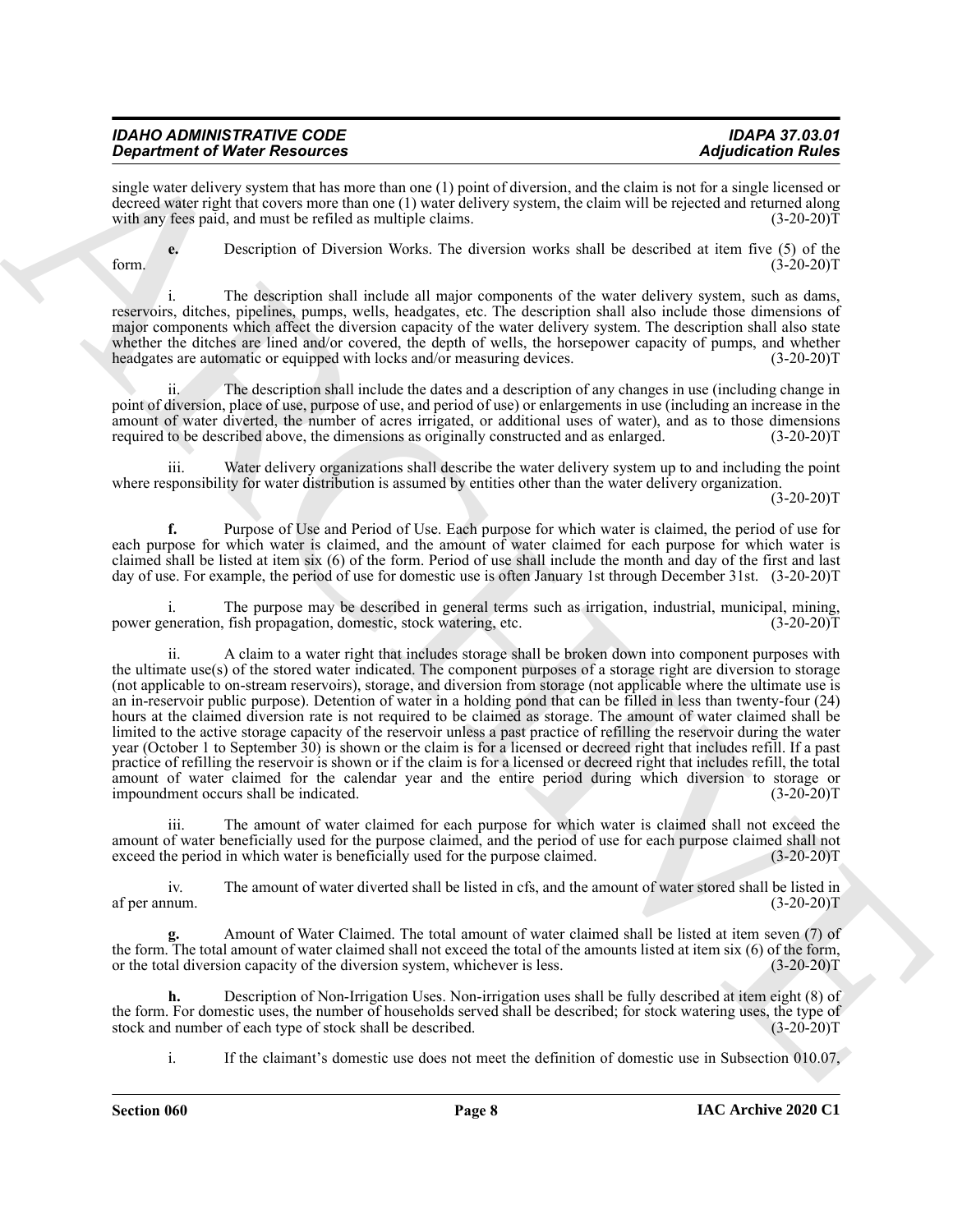| <b>IDAHO ADMINISTRATIVE CODE</b>     | <b>IDAPA 37.03.01</b>     |
|--------------------------------------|---------------------------|
| <b>Department of Water Resources</b> | <b>Adjudication Rules</b> |

the form will be rejected and returned unless the appropriate variable fee is paid.  $(3-20-20)T$ 

ii. The claimant shall also state whether the stock watering use is in-stream, or whether water is diverted from the source for stock watering. Both types of stock watering cannot be filed on the same claim form; each type requires a separate claim. (3-20-20)T

iii. Domestic use for organization camps and public campgrounds shall be fully described, including but not limited to the number of camp units, water faucets, flush toilets, showers, and sewer connections. Description of domestic use for organization camps and public campgrounds shall also include the average and peak number of individuals using the facility, and the periods when peak or average rates of usage occur. (3-20-20)T

Place of Use. The place of use for each purpose for which water is claimed shall be listed at item nine (9) of the form, except that the place of use for in-stream flows for public purposes need not be listed if the place of use is fully described as the stream between the beginning and ending points listed as the points of diversion.

 $(3-20-20)T$ 

i. Except claims for irrigation projects and irrigation districts meeting the criteria described in Subsection 060.i.ii. below, the number of acres irrigated shall be described by entering the appropriate numbers in the appropriate boxes for each forty (40) acre tract or government lot on the form. For other uses, a symbol or letter corresponding to the purpose for which water is claimed shall be placed in the appropriate box for each forty (40) acre tract or government lot on the form. (3-20-20)T

*Department of Weiler Resources*<br> **Adjusted from the state and sense to a spectra consist for yout<br>
and the state and the state and sense that the sense results for youthain the state and (3-20-20)<br>
development in the s** ii. Claims for an irrigation project where the canals constructed cover an area of twenty-five thousand (25,000) acres or more, or irrigation districts organized and existing as such under the laws of the state of Idaho, or for beneficial use by more than five (5) water users in an area of less than twenty-five thousand (25,000) acres shall be accompanied by a map showing the boundaries of the project or irrigation district, and shall state the total number of acres irrigated within the boundaries of the project or irrigations district. The project or district shall submit a map of the boundary of the place of use and, when available, a digital boundary defined in Section  $42-202(B)(2)$ , Idaho Code.  $(3-20-20)T$ Code. (3-20-20)T

iii. The claimant shall also list the Parcel Number or Parcel Identification Number (PIN) as assigned by the county assessor's office for the parcel where the water is used unless no Parcel Number or PIN is recorded for the property at the place of use or the PIN is the same as the PIN shown in item four (4) for the point of diversion.

 $(3-20-20)T$ 

County of Place of Use. The county(ies) in which the place(s) of use is (are) located shall be listed<br>f the form. (3-20-20)T at item ten  $(10)$  of the form.

**k.** Authority to Assert Claim. The claimant shall indicate at item eleven (11) of the form whether the claimant is the owner of the place(s) of use. If the claimant is not the owner of the place(s) of use, the claimant shall describe in the remarks section of the form the claimant's authority to assert the claim. Unless the claimant is a water delivery organization, the claimant shall also state the name, address, and phone number of the owner(s) of the place of use in item thirteen (13) (remarks section) of the form. (3-20-20)T

**l.** Other Water Rights. The claimant shall describe at item twelve (12) of the form any other water rights used at the same place and for the same purpose as the right claimed. If there are no other water rights used at the same place and for the same purpose as the right claimed, the claimant shall state "NA" or "none." (3-20-20)T

**m.** Remarks. At item thirteen (13) of the form, the claimant may submit any additional, relevant information not specifically requested. If the space provided is not sufficient, remarks shall be set forth on a separate piece of paper and attached to the form. All separate attachments must be specifically referenced in the remarks section of the form.  $(3-20-20)T$ 

**n.** Maps. An aerial photograph or USGS quadrangle map shall be included with the claim, unless the claim meets the definition of domestic use and stock watering use as defined in Section 010 or unless the claim is submitted electronically through the department's online claim filing website. The point(s) of diversion, place(s) of use, and the water delivery system shall be identified on the aerial photograph or USGS quadrangle map. (3-20-20)T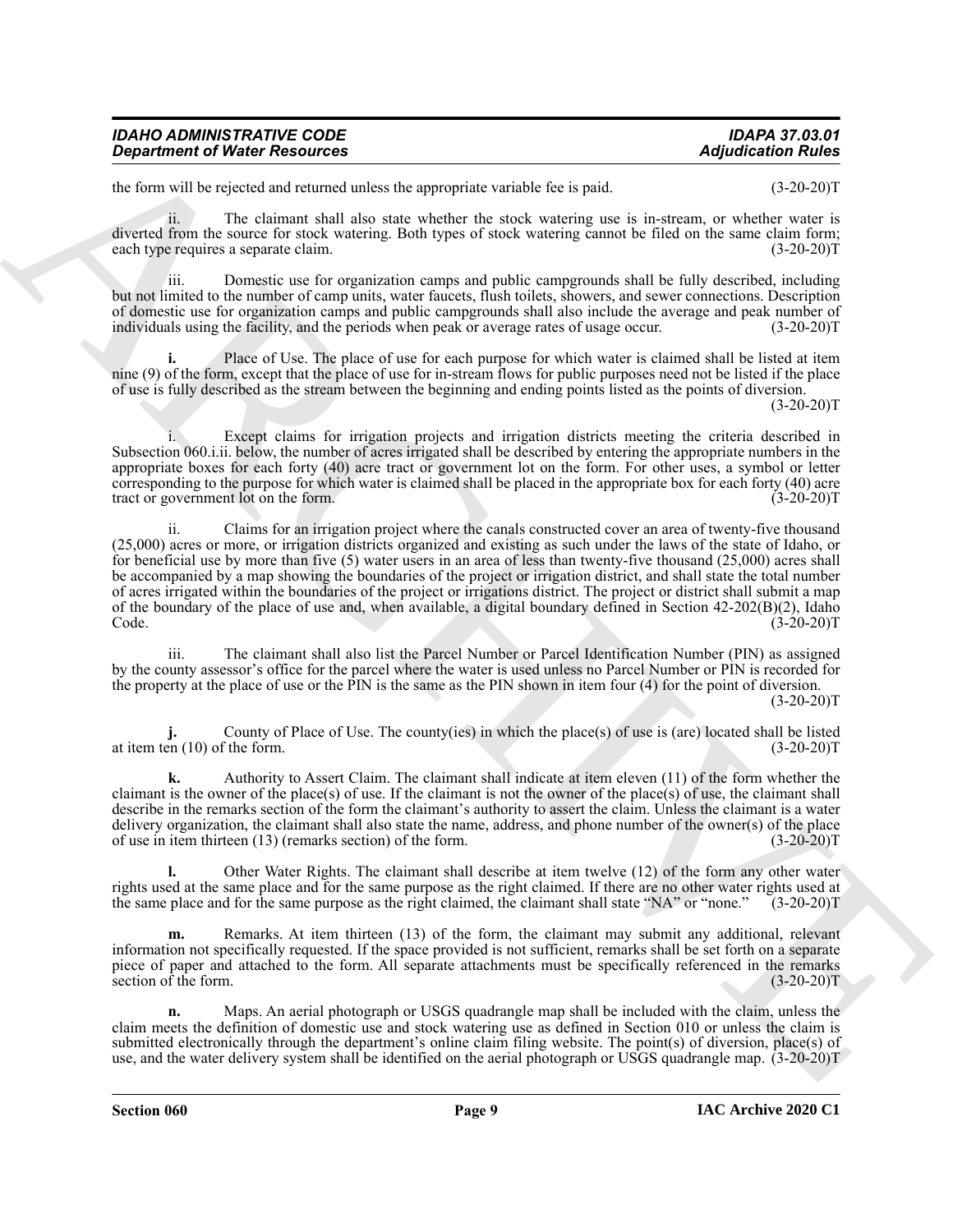| <b>IDAHO ADMINISTRATIVE CODE</b>     | <b>IDAPA 37.03.01</b>     |
|--------------------------------------|---------------------------|
| <b>Department of Water Resources</b> | <b>Adjudication Rules</b> |

*Department of Water Resources*<br> **Contain the basis of the control of the distribution of the distribution** (a)  $\theta$  and  $\theta$  and  $\theta$  and  $\theta$  and  $\theta$  and  $\theta$  and  $\theta$  and  $\theta$  and  $\theta$  and  $\theta$  and  $\theta$  and  $\theta$  and **o.** Basis of Claim. The basis of the claim shall be indicated at item fourteen (14) of the form. If a water right number has been assigned by the department to the right claimed, the water right number shall also be indicated. If a water right number has not been assigned and the water right is based upon a decree, the claimant shall list the title and date of the decree, the case number, and the court that issued the decree. If the basis of claim is a beneficial use (also known as the constitutional method of appropriation), the claimant shall provide a short description of events or history of the development of the water right. (3-20-20) events or history of the development of the water right.

**p.** Signature. Each claim must be signed by the claimant at item fifteen (15) of the form, unless the claim is submitted electronically through the department's online claim filing website. Each claimant, through submission of a signed claim or through submission of a claim by means of the department's online claim filing website, solemnly swears or affirms under penalty of perjury that the statements contained in the notice of claim are<br>(3-20-20)T true and correct.

For claims submitted through the department's online claim filing website, the form shall be submitted by a person listed as the claimant at item one (1) of the form unless the person submitting the form has authority to submit the form for the claimant or claimants. Claims by corporations, municipalities or other organizations shall be submitted by an officer of the corporation or an elected official of the municipality or an individual authorized by the organization to submit the form. (3-20-20)T

ii. For claims that are not submitted by means of the internet, the form must be signed by each of the persons listed as claimants at item one (1) of the form unless the signatory has authority to sign for the claimant or claimants. Claims by corporations, municipalities or other organizations shall be signed by an officer of the corporation or an elected official of the municipality or an individual authorized by the organization to sign the form. The signatory's title shall be indicated with the signature. (3-20-20)T

Notice of Appearance. If notices to be sent by the director to the claimant are to be sent to the claimant's attorney, the claimant's attorney shall list the attorney's name and address and sign and date the form at item sixteen (16) of the form. (3-20-20)T

#### <span id="page-9-7"></span>**03. State Law Claim Form -- Insufficient Claims, Waivers**. (3-20-20)T

**a.** Claims filed on the state law claim form that do not contain the information required by Subsection 060.02 shall be rejected and returned along with any fees paid, unless otherwise provided by these rules. (3-20-20)T

**b.** The director may waive the minimum information requirements of Subsection 060.02 and accept 1 for good cause shown. (3-20-20) the claim for good cause shown.

<span id="page-9-6"></span>**04. Further Information**. This Rule 060 sets forth minimum requirements for the filing of claims. The director may request further information in support of the assertions contained in a claim as part of the investigation of the water system and the claims pursuant to Section 42-1410, Idaho Code. (3-20-20)T

#### <span id="page-9-0"></span>**061. -- 064. (RESERVED)**

#### <span id="page-9-3"></span><span id="page-9-1"></span>**065. REJECTED AND RETURNED CLAIMS.**

<span id="page-9-5"></span>**01. Rejected Claims**. Rejected claims shall be returned to the claimant by ordinary mail at the most recent address shown by department records. The rejected claim shall be accompanied by a notice of rejection that states generally the reason(s) for rejection. (3-20-20)T

<span id="page-9-4"></span>**02. Refiled Claims**. Claims that have been rejected and returned to the claimant may be refiled with the appropriate fees and appropriate information at any time prior to the deadline for filing the original claim. Claims refiled after the deadline for filing the original claim will be subject to the late fee, unless the claim is refiled within thirty (30) days from the date of mailing the rejected claim by the department. (3-20-20)T

#### <span id="page-9-2"></span>**066. -- 999. (RESERVED)**

**Section 065 Page 10**